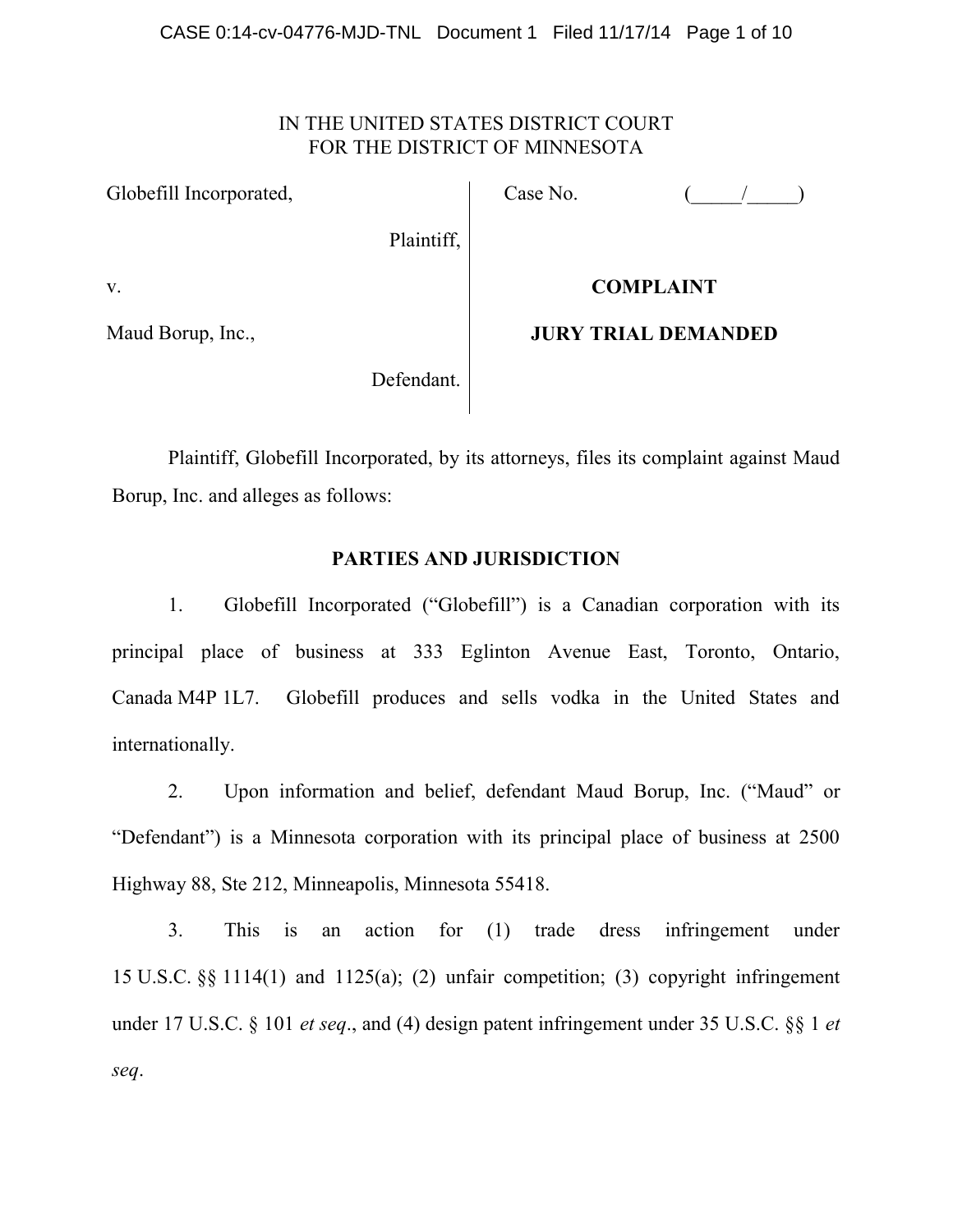4. This Court has jurisdiction of this action under 28 U.S.C. §§ 1331, 1332, 1338(a) and (b). Venue is proper in this district under 28 U.S.C. §§ 1391 and 1400. Upon information and belief, Maud conducts business in this district, the claims alleged in this Complaint arise in this district, and the acts of infringement have taken place and are continuing to take place in this district.

#### **STATEMENT OF FACTS**

5. Globefill produces and sells alcoholic beverages in bottle packaging configured in the shape of a skull as depicted in Exhibit A and incorporated by this reference.

6. Globefill is the owner of a United States Patent and Trademark Office ("USPTO") trade dress registration for trade dress that consists of "a configuration of a bottle in the shape of a skull" for use in association with "alcoholic beverages, namely vodka." Globefill registered the trade dress with the USPTO under Registration No. 4043730.

7. The trade dress application which matured into Registration No. 4043730 was filed by Globefill on March 24, 2010 and registered on October 25, 2011. A true and correct copy of Globefill's registration certificate is attached as Exhibit B and incorporated by this reference (hereinafter "730 Registration").

8. Pursuant to 15 U.S.C. § 1057, Globefill's '730 Registration is prima facie evidence of Globefill's ownership of the trade dress, the non-functionality and inherent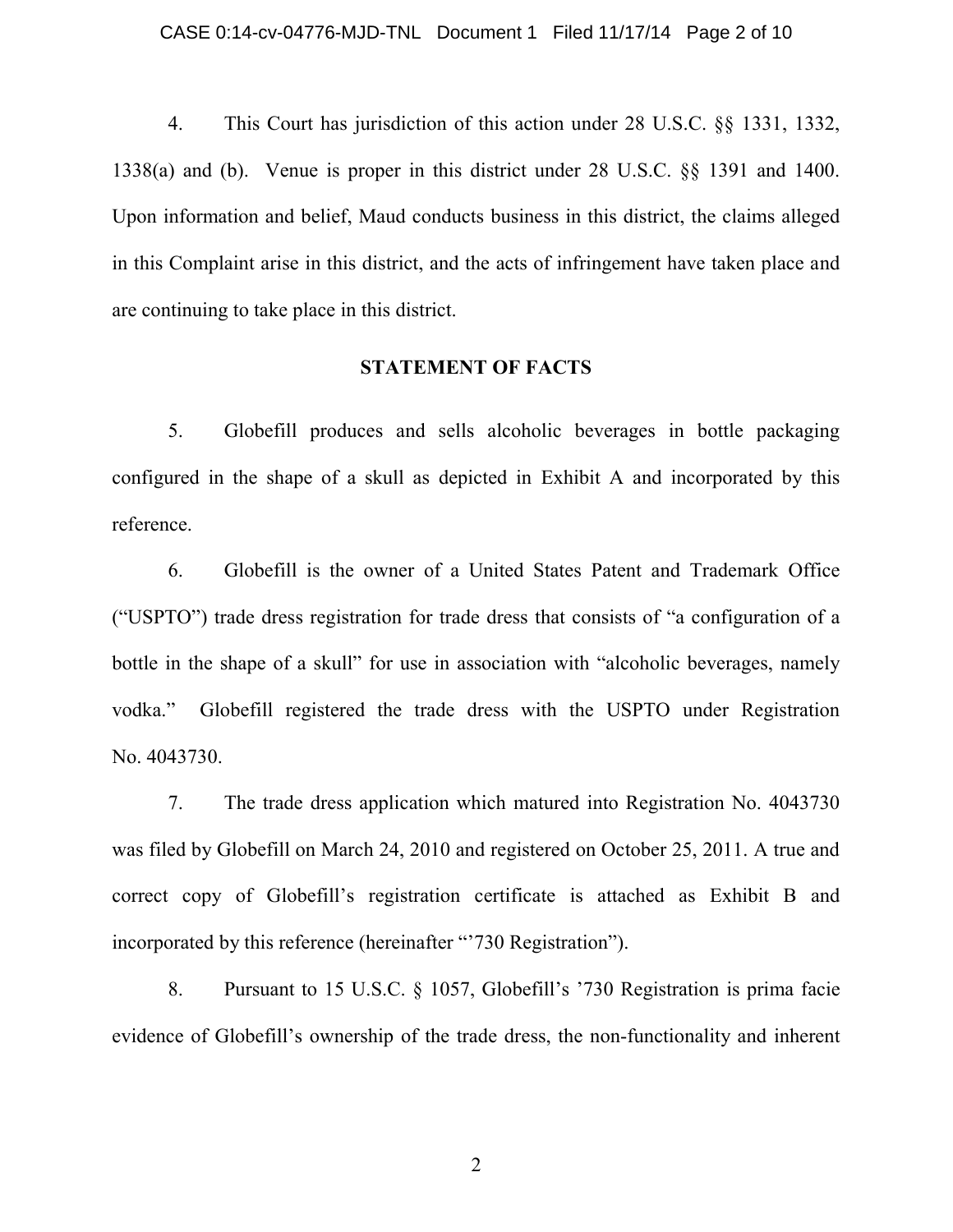#### CASE 0:14-cv-04776-MJD-TNL Document 1 Filed 11/17/14 Page 3 of 10

distinctiveness of the trade dress, and exclusive right to use the trade dress in association with the goods identified therein.

9. Globefill is the owner of all rights and authorship in Globefill's bottle packaging as depicted in Exhibit A, and has duly registered with the U.S. Copyright Office under VA 1-766-939. A true and correct copy of the copyright registration is attached as Exhibit C and incorporated herein by reference (hereinafter "Globefill's Copyright").

10. Globefill's Copyright was created in 2007 and first published on September 30, 2008, and was registered with the U.S. Copyright Office on April 11, 2011.

11. Globefill is the owner of United States Patent No. D589,360 ("hereinafter the "'360 Patent") for the ornamental design for a bottle as shown in Exhibit A. The '360 Patent was duly and legally issued by the United States Patent and Trademark office on March 31, 2009. The '360 Patent is valid and enforceable. True and correct copies of the '360 Patent is attached as Exhibit D.

12. Upon information and belief, Maud produces and sells cocktail mixes and hot sauces sold in the United States in skull-shaped bottles as shown in true and accurate photographs in Exhibit E.

# **COUNT I: TRADE DRESS INFRINGEMENT**

13. Globefill repeats, and incorporates by reference, the allegations set forth in paragraphs 1-12.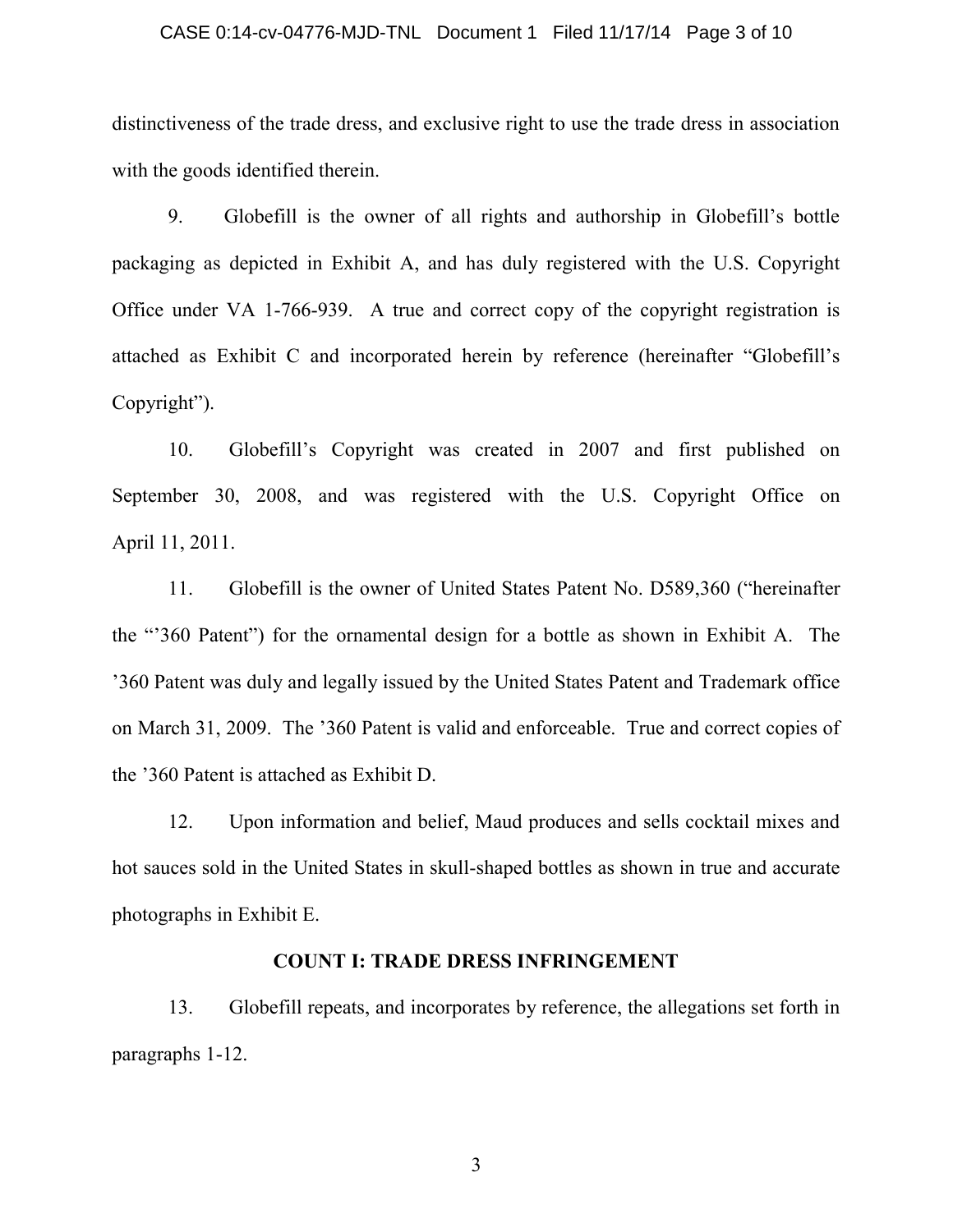#### CASE 0:14-cv-04776-MJD-TNL Document 1 Filed 11/17/14 Page 4 of 10

14. Defendant and its cocktail mixes are not affiliated, connected or associated with, nor sponsored, authorized, approved or licensed by Globefill.

15. Upon information and belief, Defendant adopted and began using skullshaped trade dress for its cocktail mixes without the consent or knowledge of Globefill.

16. Defendant's skull-shaped trade dress is similar to Globefill's federally registered trade dress because both parties' trade dresses consist of skull-shaped bottles for use in association with alcoholic beverages and/or products complementary and closely related to alcoholic beverages.

17. Upon information and belief, Globefill's registered trade dress and Defendant's skull-shaped trade dress are confusingly similar and both are used in association with competing and related products that travel in identical channels of trade.

18. Upon information and belief, Defendant's advertising, marketing, offering for sale, and sale of cocktail mixes are likely to cause the public to be confused or mistaken as to whether Defendant or its cocktail mixes are affiliated, connected or associated with, or sponsored, authorized, approved or licensed by Globefill.

19. By the acts alleged herein, Defendant has infringed Globefill's federally registered trade dress in violation of Section 32(1) of the Lanham Act (15 U.S.C. §1114(1)). Defendant has hereby caused, is causing, and will continue to cause Globefill serious and irreparable damage unless enjoined by this Court.

20. Upon information and belief, the aforesaid acts of trademark infringement have been undertaken with knowledge of Globefill's exclusive rights to Globefill's federally registered trade dress, and are willful, entitling Globefill to an award of treble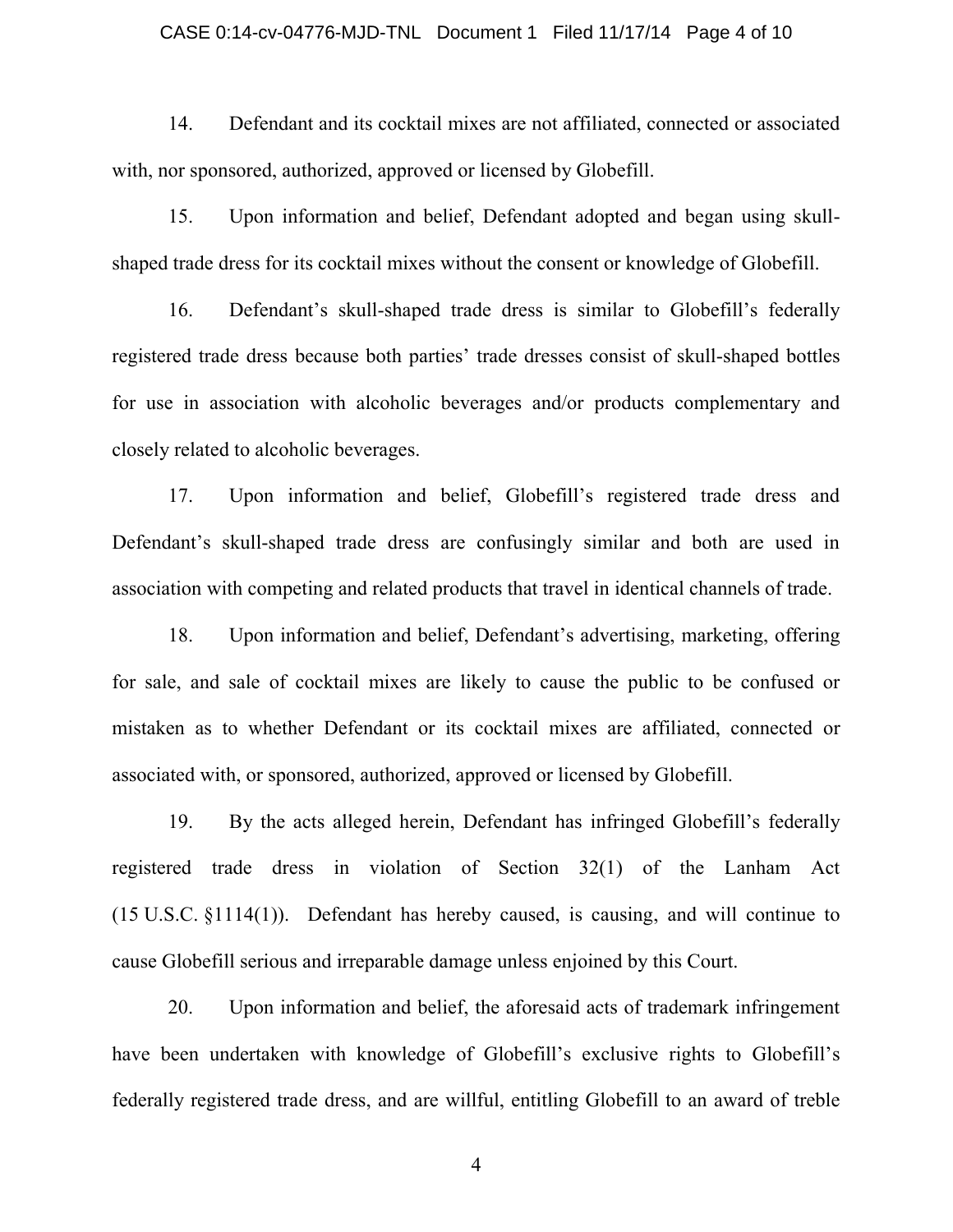#### CASE 0:14-cv-04776-MJD-TNL Document 1 Filed 11/17/14 Page 5 of 10

damages and attorneys' fees in bringing and maintaining this action, pursuant to Section 35(b) of the Lanham Act, 15 U.S.C. § 1117(b).

### **COUNT II: FEDERAL UNFAIR COMPETITION**

21. Globefill hereby repeats and incorporates by reference, the allegations set forth in paragraphs 1-20.

22. Defendant's advertising, marketing, offering for sale, and sale of a related product in a confusingly similar skull-shaped trade dress constitutes unfair competition and false designation of origin that is likely to deceive customers.

23. By the aforesaid acts, Defendant has falsely designated the origin, quality, and nature of their goods and business and has falsely described and represented same, causing likelihood of confusion and constituting unfair competition in violation of Section 43(a) of the Lanham Act (15 U.S.C.  $\frac{125(a)}{a}$ ). Defendant has thereby caused, is causing, and will continue to cause Globefill serious and irreparable damage for which there is no adequate remedy at law, and Defendant's acts will, unless enjoined by this Court, continue to damage Globefill.

24. Upon information and belief, the aforesaid acts of trademark infringement have been undertaken with knowledge of Globefill's exclusive rights to its federally registered trade dress, and are willful, entitling Globefill to an award of treble damages and attorneys' fees in bringing and maintaining this action, pursuant to Section 35(b) of the Lanham Act, 15 U.S.C. § 1117(b).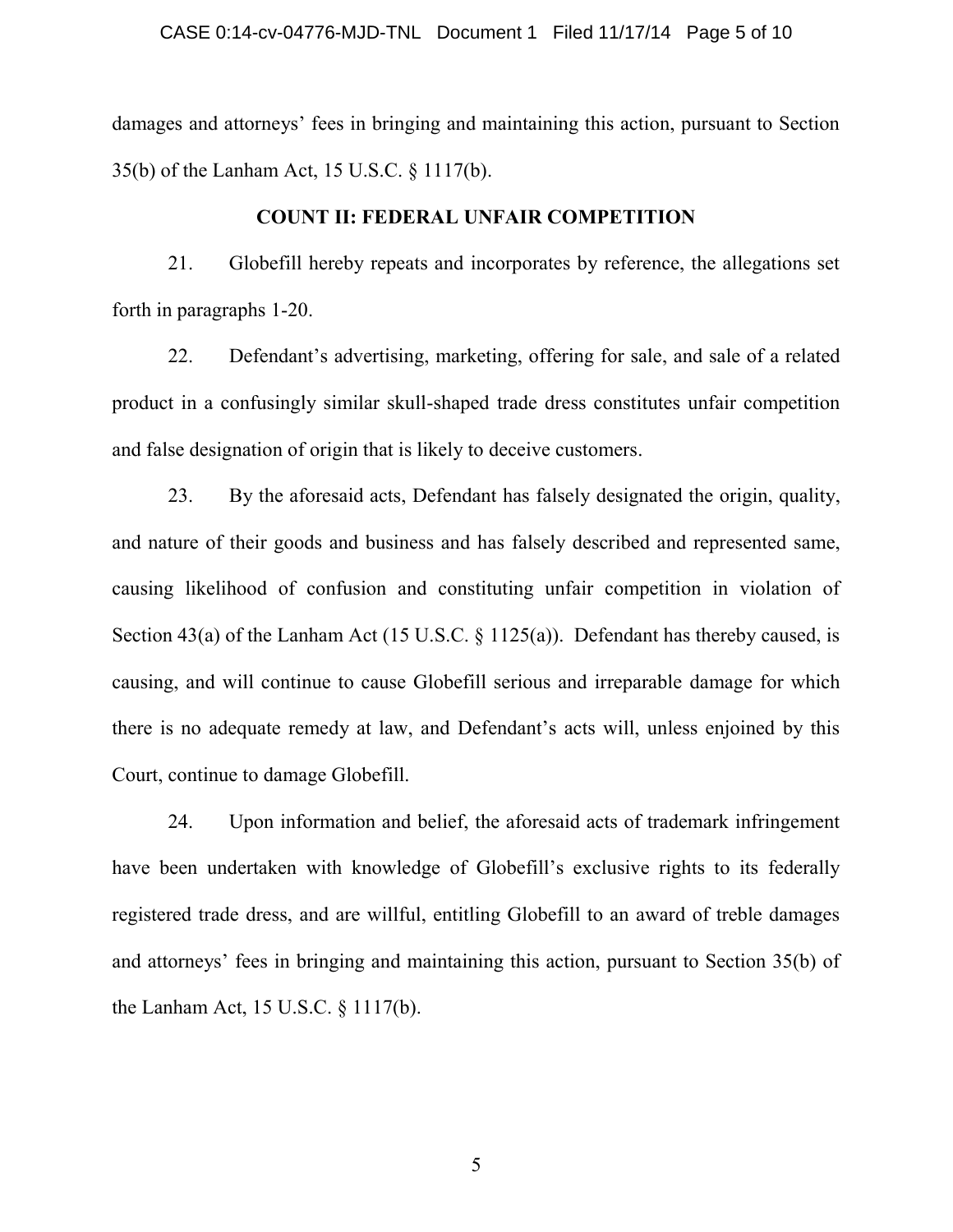#### **COUNT III: COPYRIGHT INFRINGEMENT**

25. Globefill hereby repeats and incorporates by reference, the allegations set forth in paragraphs 1-24.

26. Plaintiff has been and still is the holder of all exclusive rights under the Copyright Act, 17 U.S.C. § 101, *et seq*., and all amendment thereto, to reproduce, distribute, and otherwise exploit Globefill's Copyright throughout the United States and around the world.

27. Upon information and belief, Defendant has copied and continues to copy Globefill's Copyright and Defendant's infringing skull-shaped bottle for its cocktail mix and hot sauce packaging is substantially similar to Globefill's Copyright.

28. Upon information and belief, Defendant's infringing cocktail mix and hot sauce bottles were and are distributed in interstate commerce.

29. The manufacturing, advertising, selling, and distribution of Defendant's infringing cocktail mix and hot sauce bottles constitute unauthorized reproduction and distribution of Globefill's Copyright.

30. By the aforesaid acts, Defendant has infringed Globefill's Copyright by copying Globefill's skull-shaped bottle in the manufacture, sale, and distribution of Defendant's cocktail mixes and hot sauces with full knowledge that Globefill's skullshaped bottle is protected by copyright.

31. By the acts alleged herein, Defendant has infringed Globefill's Copyright in violation of 17 U.S.C. § 501, and Globefill is entitled to recover from Defendant the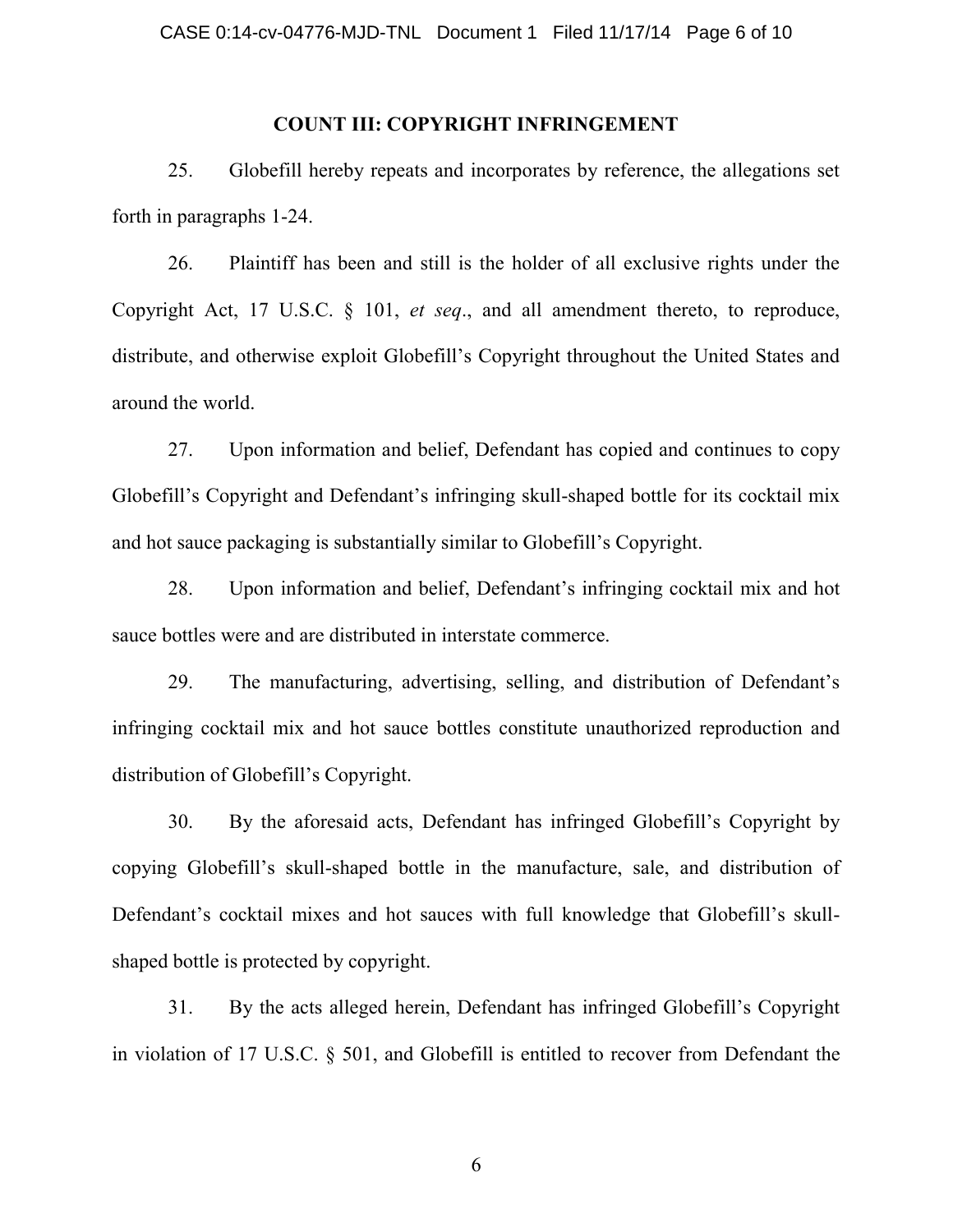#### CASE 0:14-cv-04776-MJD-TNL Document 1 Filed 11/17/14 Page 7 of 10

damages sustained by Globefill as a result of Defendant's infringement of Globefill's Copyright allowable under 17 U.S.C. § 502.

32. Defendant has also hereby caused, is causing, and will continue to cause Globefill serious and irreparable damage unless enjoined by this Court.

33. Upon information and belief, the aforesaid acts of copyright infringement have been undertaken with knowledge of Globefill's exclusive rights to its copyright and are willful.

#### **COUNT IV: PATENT INFRINGEMENT**

34. Globefill hereby repeats and incorporates by reference, the allegations set forth in paragraphs 1-33.

35. Globefill is the lawful patent holder of design contained in the '360 Patent.

36. Upon information and belief, Defendant has copied and continues to copy Globefill's skull-shaped bottle design contained in the '360 Patent for its cocktail mix and hot sauce packaging without license or authorization from Globefill in violation of 35 U.S.C. § 271(a).

37. By the aforesaid acts, Defendant has infringed and continues to infringe the '360 Patent by making, using, offering for sale, and/or selling throughout this district and elsewhere in the United States and/or importing into this district and elsewhere in the United States cocktail mixes and hot sauces contained in a skull-shaped bottle package that is substantially similar to the design contained in the '360 Patent.

38. By the acts alleged herein, Defendant has infringed Globefill's '360 Patent in violation of 35 U.S.C. § 271(a), and Globefill is entitled to recover from Defendant the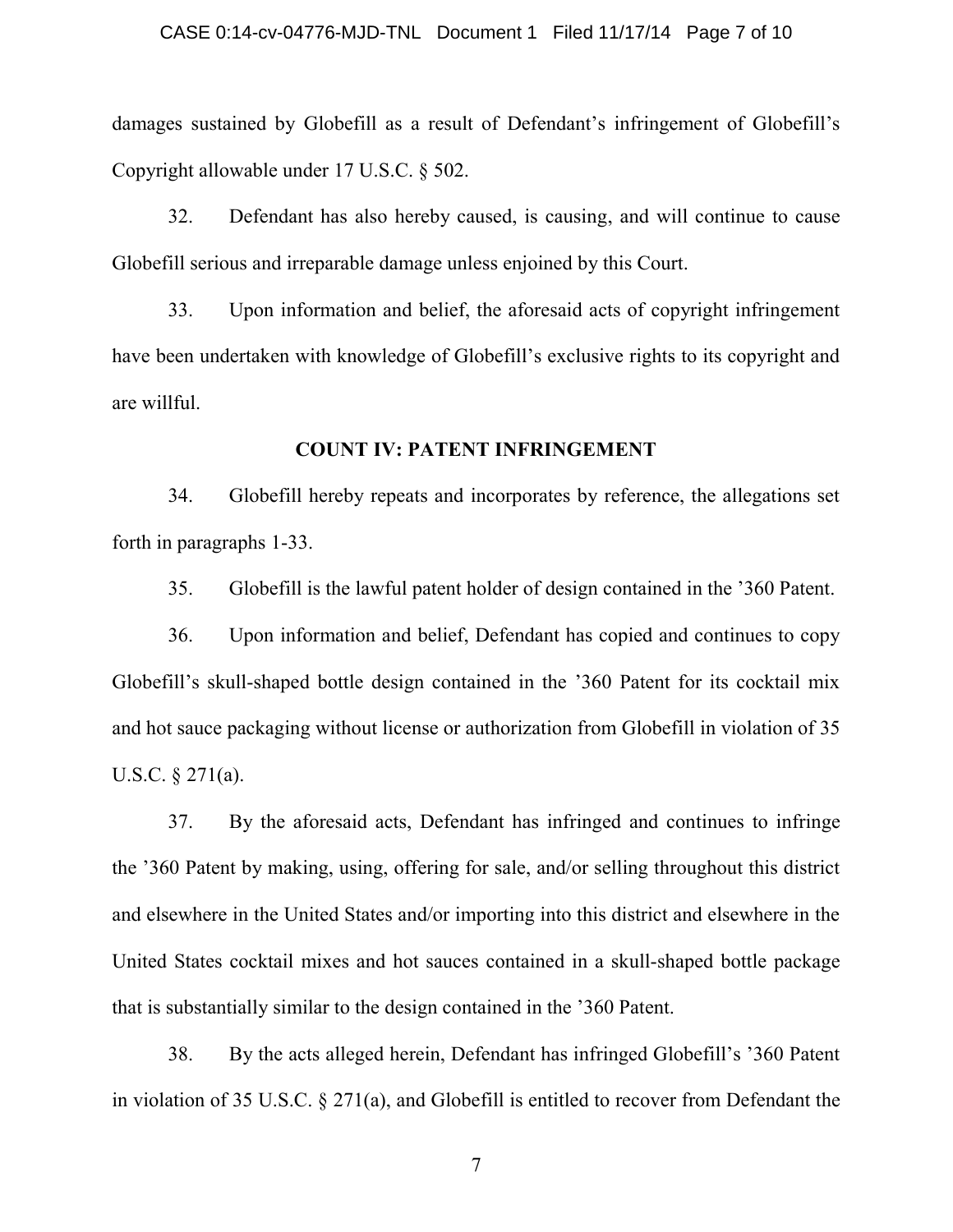damages sustained by Globefill as a result of Defendant's infringement of Globefill's '360 Patent allowable under 35 U.S.C. § 284.

39. By the acts alleged herein, Defendant has also caused, is causing, and will continue to cause Globefill serious and irreparable damage unless enjoined by this Court.

40. Upon information and belief, the aforesaid acts of patent infringement have been undertaken with knowledge of Globefill's exclusive rights to its '360 patent and are willful.

#### **JURY TRIAL DEMAND**

41. Plaintiff demands a trial by jury on all counts so triable.

# **PRAYER FOR RELIEF**

WHEREFORE, Globefill requests that this Court enter judgment against Defendant as follows:

A. Adjudicating that Defendant has infringed Globefill's federally registered trade dress, copyright, and issued design patent;

B. Enjoining Defendant, along with its officers, agents, servants, employees, attorneys, confederates, and all other persons in active concert or participation with Defendant to whom notice of the injunction is given by personal service or otherwise, at first preliminarily, and thereafter permanently, from making any use of any colorable imitation of Globefill's skull-shaped bottle as covered by Globefill's registered trade dress, copyright, and issued design patent;

C. Ordering Defendant to recall all goods, advertisements and promotional materials comprising, associated with, bearing or packaged in a skull-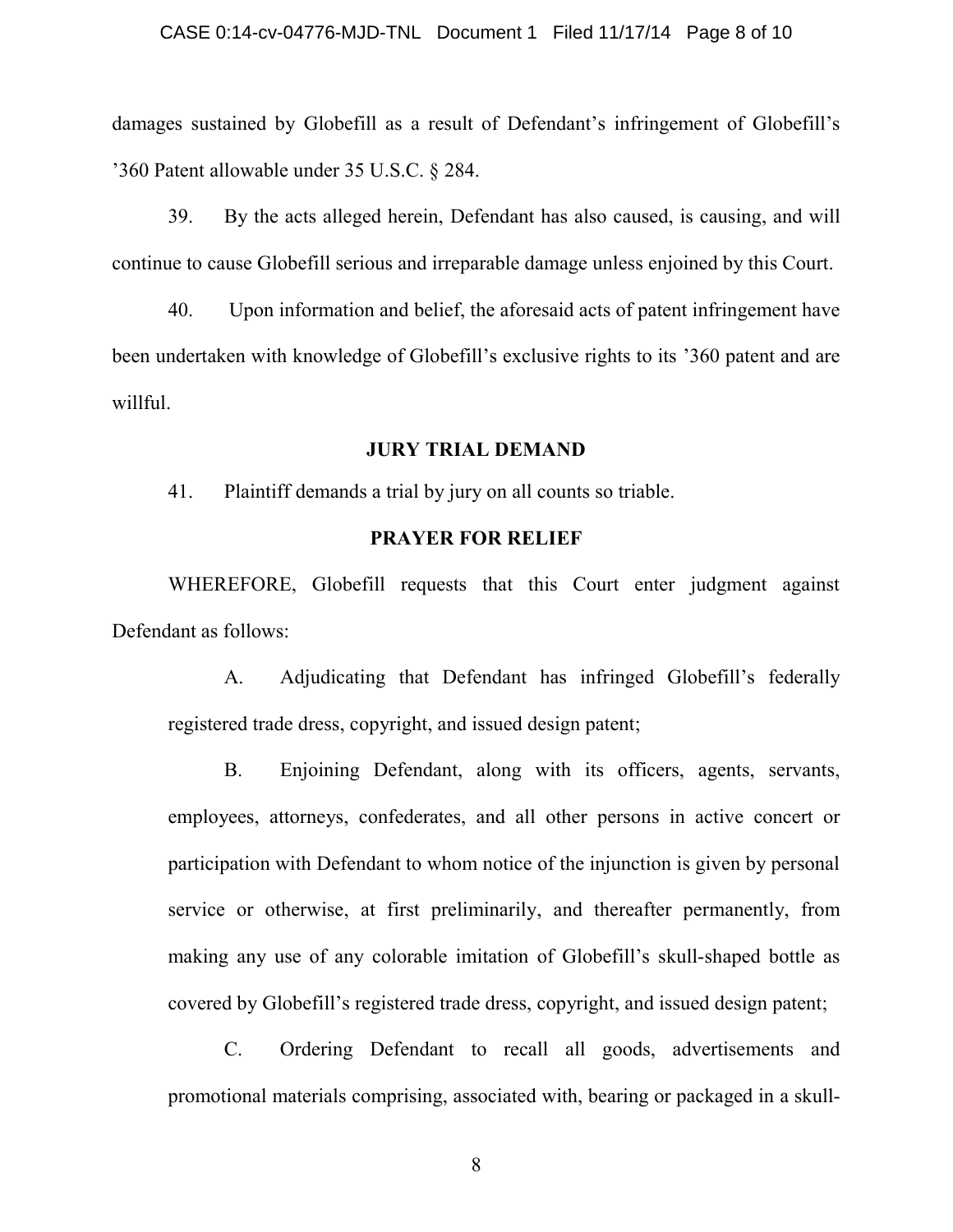shaped bottle, that is deemed to be an infringement of Globefill's registered trade dress, copyright, and/or issued patent, from their present locations, including, but not limited to, locations owned by others;

D. Awarding that Defendant pay damages to Globefill adequate to compensate Globefill for Defendant's past infringement of Globefill's federally registered trade dress, copyright, and the '360 Patent and any continuing or future infringement through the date such judgment is entered, including interest, costs, expenses;

E. Ordering an accounting of all infringing acts including, but not limited to, those acts not presented at trial;

F. Declaring that this case is exceptional under 15 U.S.C. § 1117(b) and 35 U.S.C. § 285 and awarding of reasonable attorneys' fees, costs, and disbursements incurred in this action; and

G. Awarding Globefill such further relief at law or in equity as the Court deems just and proper.